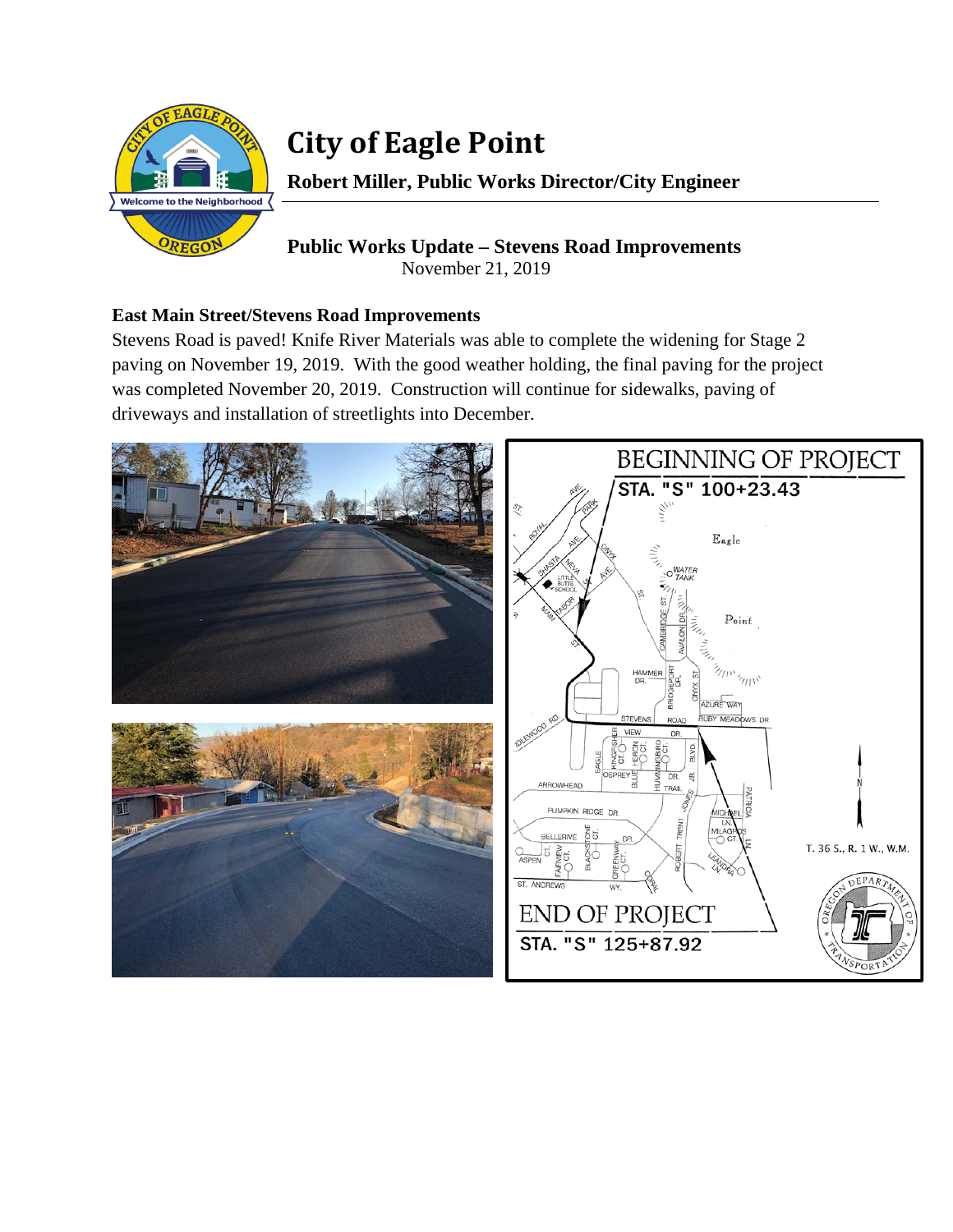

Widening was completed for Stage 2.



Base lift paving.

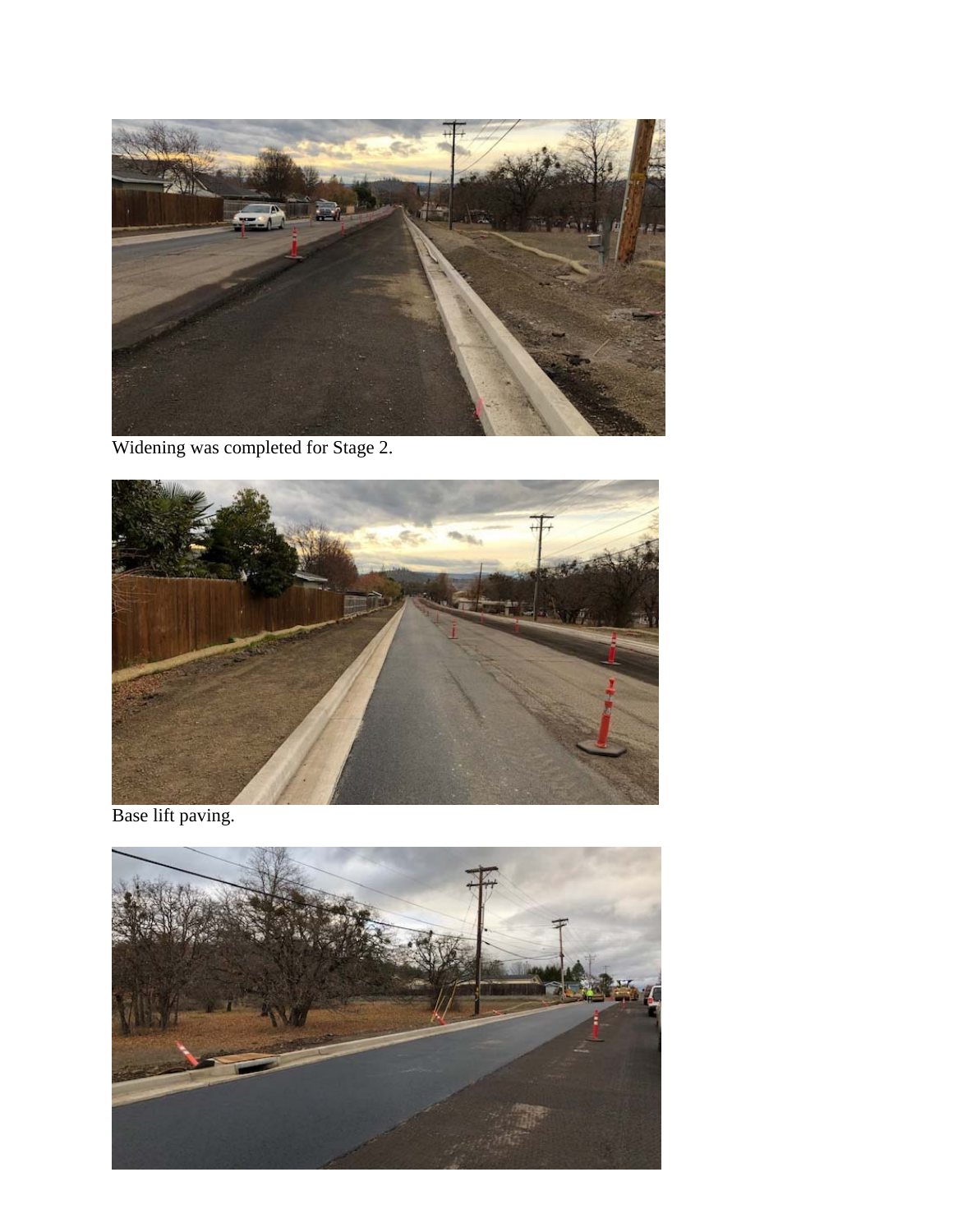



Final Paving from Bridgeport Dr. to Robert Trent Jones Blvd.



Concrete driveways were completed.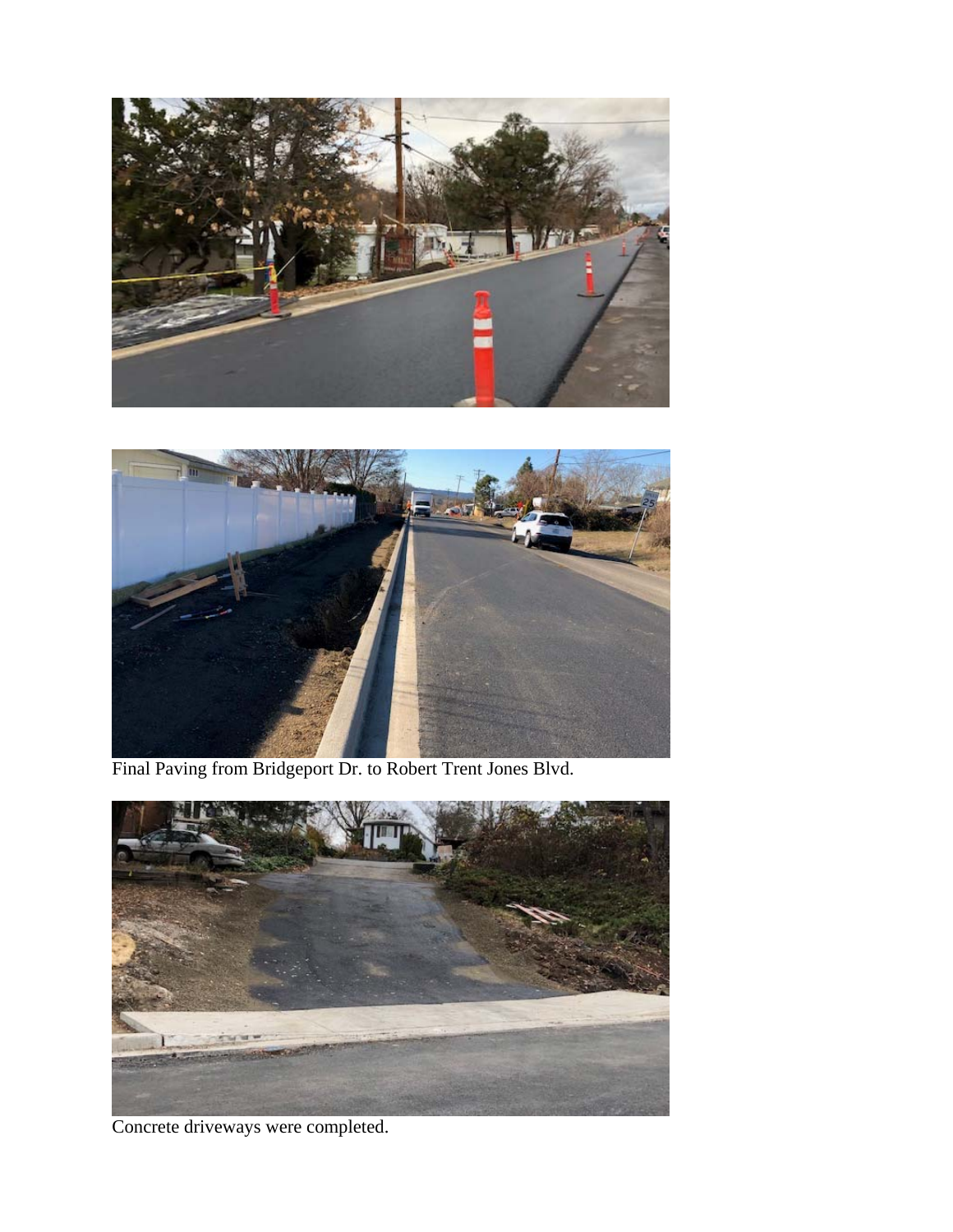

Final Paving of Stevens Road

### Look Ahead

Construction will continue through December 2019 with one-lane traffic control during the day to pave driveways, install light pole foundations and prepare/pour sidewalks. The contract date for completion of the full project is April of 2020. Knife River Materials is currently ahead of the contract date for completion.

### Public Outreach

Regular updates continue to be sent to the email notification list, and placed on the City's website. Steve Sparkman, Construction Project Manager for OBEC Consulting Engineers, is available to meet onsite with property owners who have specific questions about the project construction.

For project updates please see the City of Eagle Point website, www.cityofeaglepoint.org. For general questions, or to be placed on the email notification list for updates please contact Brigitte at City Hall, (541) 826-4212, brigitte@cityofeaglepoint.org.